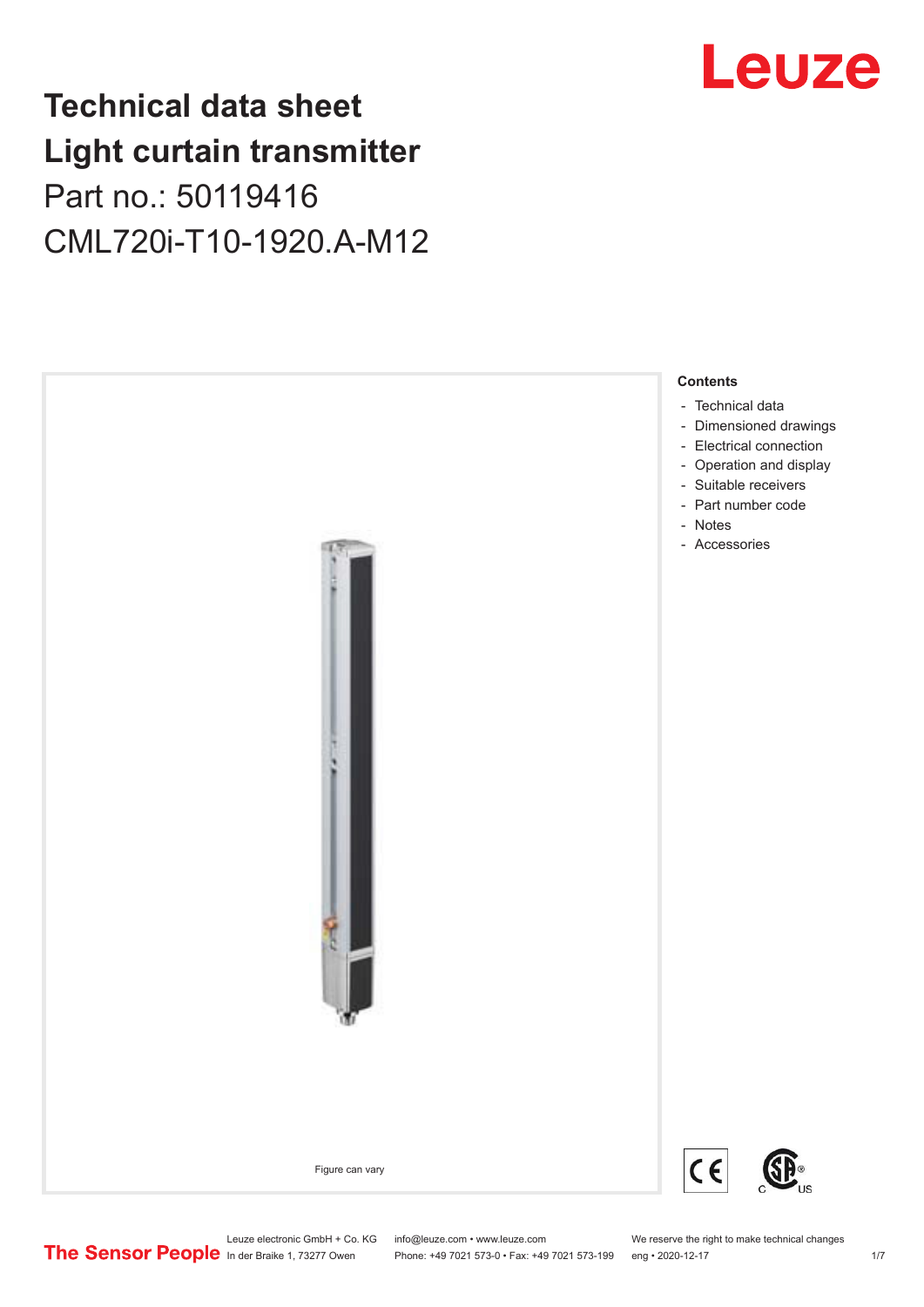### <span id="page-1-0"></span>**Technical data**

# **Leuze**

#### **Basic data**

| Series                          | 720                                                                                                         |
|---------------------------------|-------------------------------------------------------------------------------------------------------------|
| <b>Operating principle</b>      | Throughbeam principle                                                                                       |
| Device type                     | Transmitter                                                                                                 |
| <b>Contains</b>                 | 2x BT-NC sliding block                                                                                      |
| <b>Application</b>              | Object measurement                                                                                          |
| <b>Special version</b>          |                                                                                                             |
| <b>Special version</b>          | Crossed-beam scanning                                                                                       |
|                                 | Diagonal-beam scanning                                                                                      |
|                                 | Parallel-beam scanning                                                                                      |
|                                 |                                                                                                             |
| <b>Optical data</b>             |                                                                                                             |
| <b>Operating range</b>          | Guaranteed operating range                                                                                  |
| <b>Operating range</b>          | 0.37m                                                                                                       |
| <b>Operating range limit</b>    | Typical operating range                                                                                     |
| <b>Operating range limit</b>    | 0.29m                                                                                                       |
| <b>Measurement field length</b> | 1,920 mm                                                                                                    |
| Number of beams                 | 192 Piece(s)                                                                                                |
| Beam spacing                    | $10 \text{ mm}$                                                                                             |
| Light source                    | LED, Infrared                                                                                               |
| <b>LED light wavelength</b>     | 940 nm                                                                                                      |
| <b>Measurement data</b>         |                                                                                                             |
| Minimum object diameter         | 20 mm                                                                                                       |
| <b>Electrical data</b>          |                                                                                                             |
| <b>Protective circuit</b>       | Polarity reversal protection                                                                                |
|                                 | Short circuit protected                                                                                     |
|                                 | <b>Transient protection</b>                                                                                 |
| Performance data                |                                                                                                             |
| Supply voltage $U_{\rm B}$      | 18  30 V, DC                                                                                                |
| <b>Residual ripple</b>          | 0  15 %, From U <sub>B</sub>                                                                                |
| <b>Open-circuit current</b>     | 0  435 mA, The specified values refer<br>to the entire package consisting of trans-<br>mitter and receiver. |
| <b>Timing</b>                   |                                                                                                             |
| <b>Readiness delay</b>          | 450 ms                                                                                                      |
|                                 |                                                                                                             |

| <b>Housing color</b>           | Silver                       |
|--------------------------------|------------------------------|
| <b>Type of fastening</b>       | Groove mounting              |
|                                | Via optional mounting device |
|                                |                              |
| <b>Operation and display</b>   |                              |
| Type of display                | LED                          |
| <b>Number of LEDs</b>          | 1 Piece(s)                   |
| <b>Environmental data</b>      |                              |
| Ambient temperature, operation | $-3060 °C$                   |
| Ambient temperature, storage   | $-4070 °C$                   |
| <b>Certifications</b>          |                              |
| Degree of protection           | IP 65                        |
| <b>Protection class</b>        | III                          |
| <b>Certifications</b>          | c CSA US                     |
| <b>Standards applied</b>       | IEC 60947-5-2                |
| <b>Classification</b>          |                              |
| <b>Customs tariff number</b>   | 90314990                     |
| eCl@ss 5.1.4                   | 27270910                     |
| eCl@ss 8.0                     | 27270910                     |
| eCl@ss 9.0                     | 27270910                     |
| eCl@ss 10.0                    | 27270910                     |
| eCl@ss 11.0                    | 27270910                     |
| <b>ETIM 5.0</b>                | EC002549                     |
| <b>ETIM 6.0</b>                | EC002549                     |
| <b>ETIM 7.0</b>                | EC002549                     |
|                                |                              |

**Mechanical data**

**Design Cubic** 

**Housing material** Metal **Metal housing Aluminum Lens cover material** Plastic **Net weight** 2,000 g

**Dimension (W x H x L)** 29 mm x 35.4 mm x 1,995 mm

| <b>Connection</b> |           |  |
|-------------------|-----------|--|
|                   |           |  |
| Cycle time        | $6.16$ ms |  |
| Readiness delay   | 450 ms    |  |

| <b>Plug outlet</b>        | Axial                  |
|---------------------------|------------------------|
| <b>Connection 1</b>       |                        |
| <b>Function</b>           | Connection to receiver |
|                           | Sync-input             |
|                           | Voltage supply         |
| <b>Type of connection</b> | Connector              |
| <b>Thread size</b>        | M <sub>12</sub>        |
| <b>Type</b>               | Male                   |
| <b>Material</b>           | Metal                  |
| No. of pins               | $5 - pin$              |
| Encoding                  | A-coded                |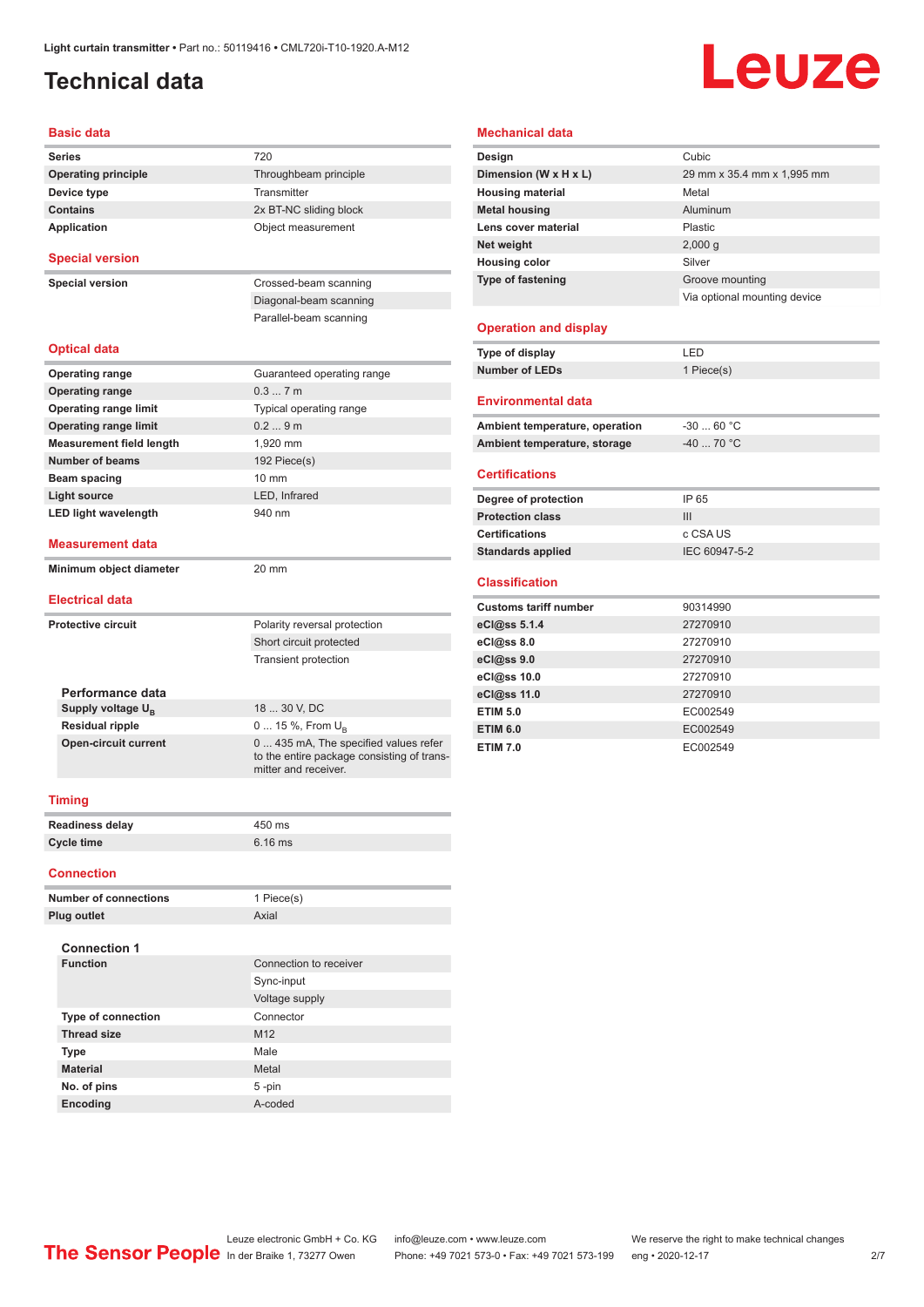#### <span id="page-2-0"></span>**Dimensioned drawings**

All dimensions in millimeters



- A Beam spacing 10 mm
- B Measurement field length 1920 mm
- F M6 thread
- G Fastening groove
- 
- T Transmitter
- R Receiver
- Y 5 mm



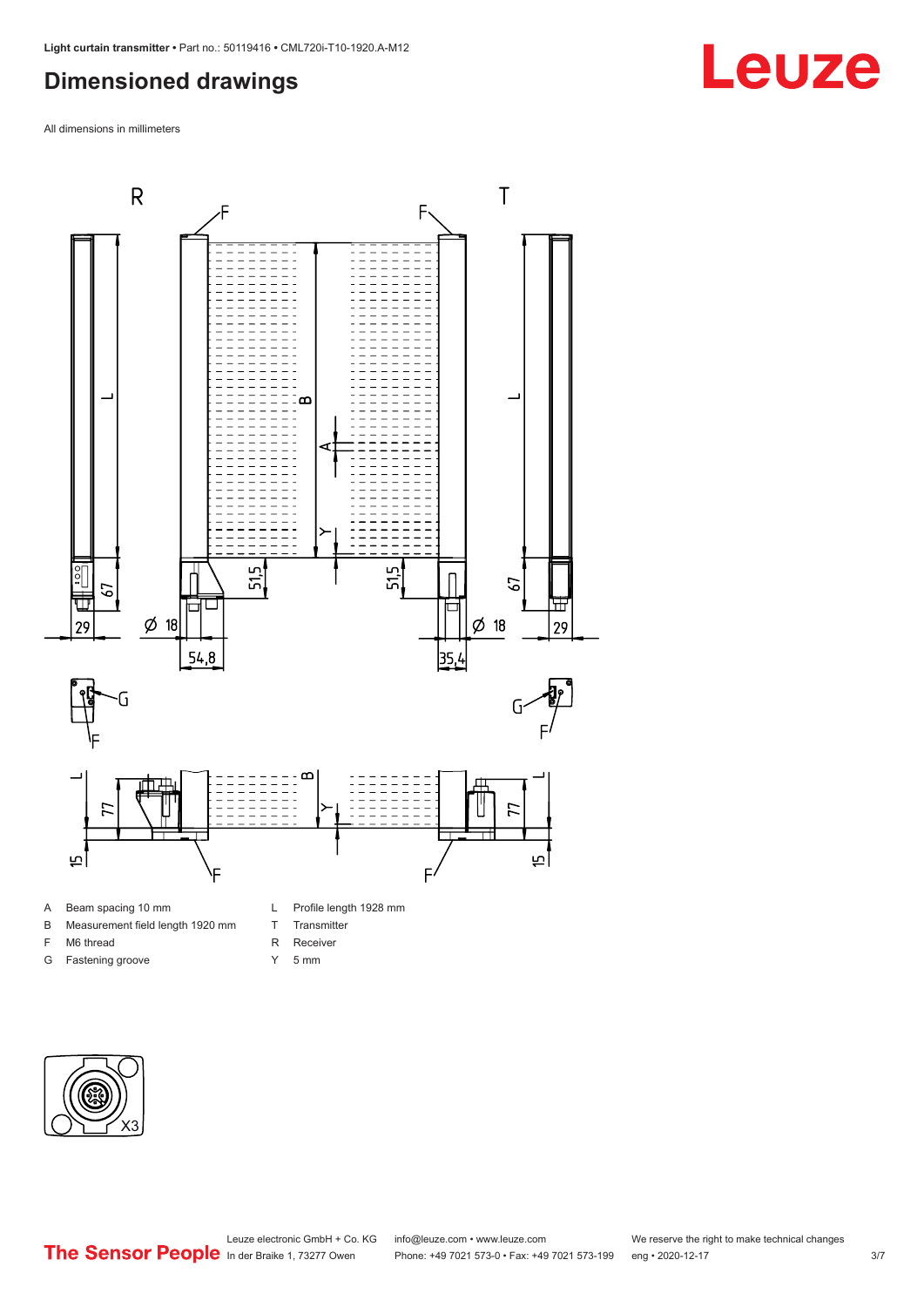#### <span id="page-3-0"></span>**Electrical connection**

# Leuze

#### **Connection 1**

| <b>Function</b>    | Connection to receiver |
|--------------------|------------------------|
|                    | Sync-input             |
|                    | Voltage supply         |
| Type of connection | Connector              |
| <b>Thread size</b> | M12                    |
| <b>Type</b>        | Male                   |
| <b>Material</b>    | Metal                  |
| No. of pins        | $5$ -pin               |
| Encoding           | A-coded                |

#### **Pin Pin assignment**

|   | <b>FE/SHIELD</b> |  |
|---|------------------|--|
| 2 | V+               |  |
| 3 | <b>GND</b>       |  |
| 4 | RS 485 Tx+       |  |
| 5 | RS 485 Tx-       |  |



### **Operation and display**

| <b>LED</b> | Display                                      | <b>Meaning</b>                                           |
|------------|----------------------------------------------|----------------------------------------------------------|
|            | Green, continuous light                      | Continuous mode                                          |
|            | Off                                          | No communication with the receiver / waiting for trigger |
|            | green, flashing in sync with the measurement | Measurement frequency display                            |

#### **Suitable receivers**

| Part no. | <b>Designation</b>            | <b>Article</b>         | <b>Description</b>                                                                                                     |
|----------|-------------------------------|------------------------|------------------------------------------------------------------------------------------------------------------------|
| 50119654 | CML720i-R10-<br>1920.A/CN-M12 | Light curtain receiver | Operating range: 0.3  7 m<br>Interface: CANopen<br>Connection: Connector, M12, Axial, 8 -pin                           |
| 50119844 | CML720i-R10-<br>1920.A/CV-M12 | Light curtain receiver | Operating range: 0.3  7 m<br>Analog outputs: 2 Piece(s), Voltage, Current<br>Connection: Connector, M12, Axial, 8 -pin |
| 50123489 | CML720i-R10-<br>1920.A/D3-M12 | Light curtain receiver | Operating range: 0.3  7 m<br>Interface: RS 485 Modbus<br>Connection: Connector, M12, Axial, 8 -pin                     |
| 50119763 | CML720i-R10-<br>1920.A/L-M12  | Light curtain receiver | Operating range: 0.3  7 m<br>Interface: IO-Link<br>Connection: Connector, M12, Axial, 8 -pin                           |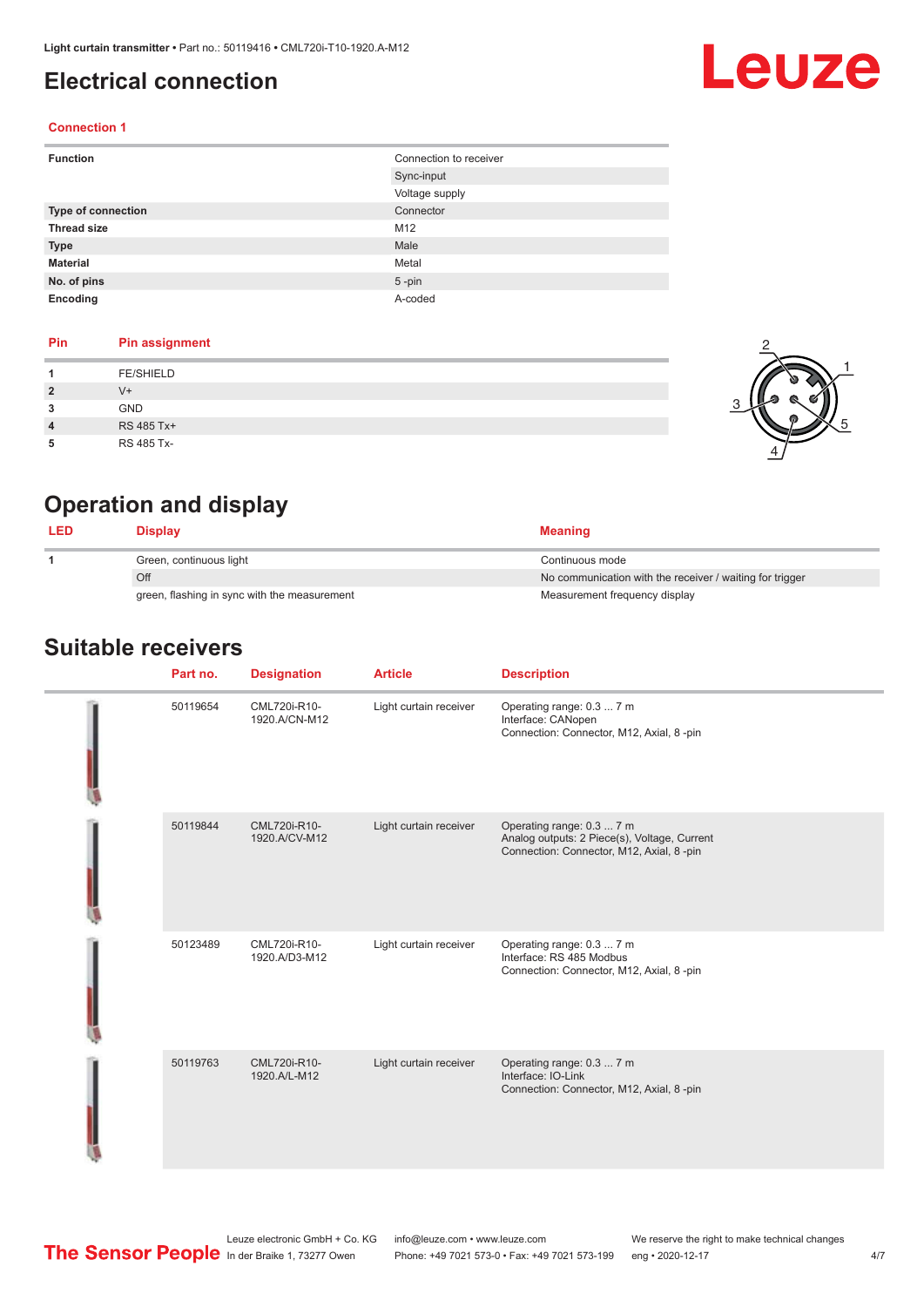#### <span id="page-4-0"></span>**Suitable receivers**

## Leuze

| Part no. | <b>Designation</b>            | <b>Article</b>         | <b>Description</b>                                                                              |
|----------|-------------------------------|------------------------|-------------------------------------------------------------------------------------------------|
| 50122979 | CML720i-R10-<br>1920.A/PB-M12 | Light curtain receiver | Operating range: 0.3  7 m<br>Interface: PROFIBUS DP<br>Connection: Connector, M12, Axial, 8-pin |
| 50131926 | CML720i-R10-<br>1920.A/PN-M12 | Light curtain receiver | Operating range: 0.3  7 m<br>Interface: PROFINET<br>Connection: Connector, M12, Axial, 8-pin    |

#### **Part number code**

Part designation: **CML7XXi-YZZ-AAAA.BCCCDDD-EEEFFF**

| <b>CML</b>  | <b>Operating principle</b><br>Measuring light curtain                                                                                     |
|-------------|-------------------------------------------------------------------------------------------------------------------------------------------|
| 7XXi        | <b>Series</b><br>720i: 720i series<br>730i: 730i series                                                                                   |
| Υ           | Device type<br>T: transmitter<br>R: receiver                                                                                              |
| <b>ZZ</b>   | Beam spacing<br>$05:5$ mm<br>10:10 mm<br>20:20 mm<br>40:40 mm                                                                             |
| <b>AAAA</b> | Measurement field length [mm], dependent on beam spacing                                                                                  |
| в           | Equipment<br>A: connector outlet, axial<br>R: rear connector outlet                                                                       |
| <b>CCC</b>  | Interface<br>L: IO-Link<br>/CN: CANopen<br>/PB: PROFIBUS<br>/PN: PROFINET<br>/CV: Analog current and voltage output<br>/D3: RS 485 Modbus |
| <b>DDD</b>  | <b>Special equipment</b><br>-PS: Power Setting                                                                                            |
| EEE         | <b>Electrical connection</b><br>M12: M12 connector                                                                                        |
| <b>FFF</b>  | -EX: Explosion protection                                                                                                                 |
| <b>Note</b> |                                                                                                                                           |
|             |                                                                                                                                           |
|             | $\&$ A list with all available device types can be found on the Leuze website at www.leuze.com.                                           |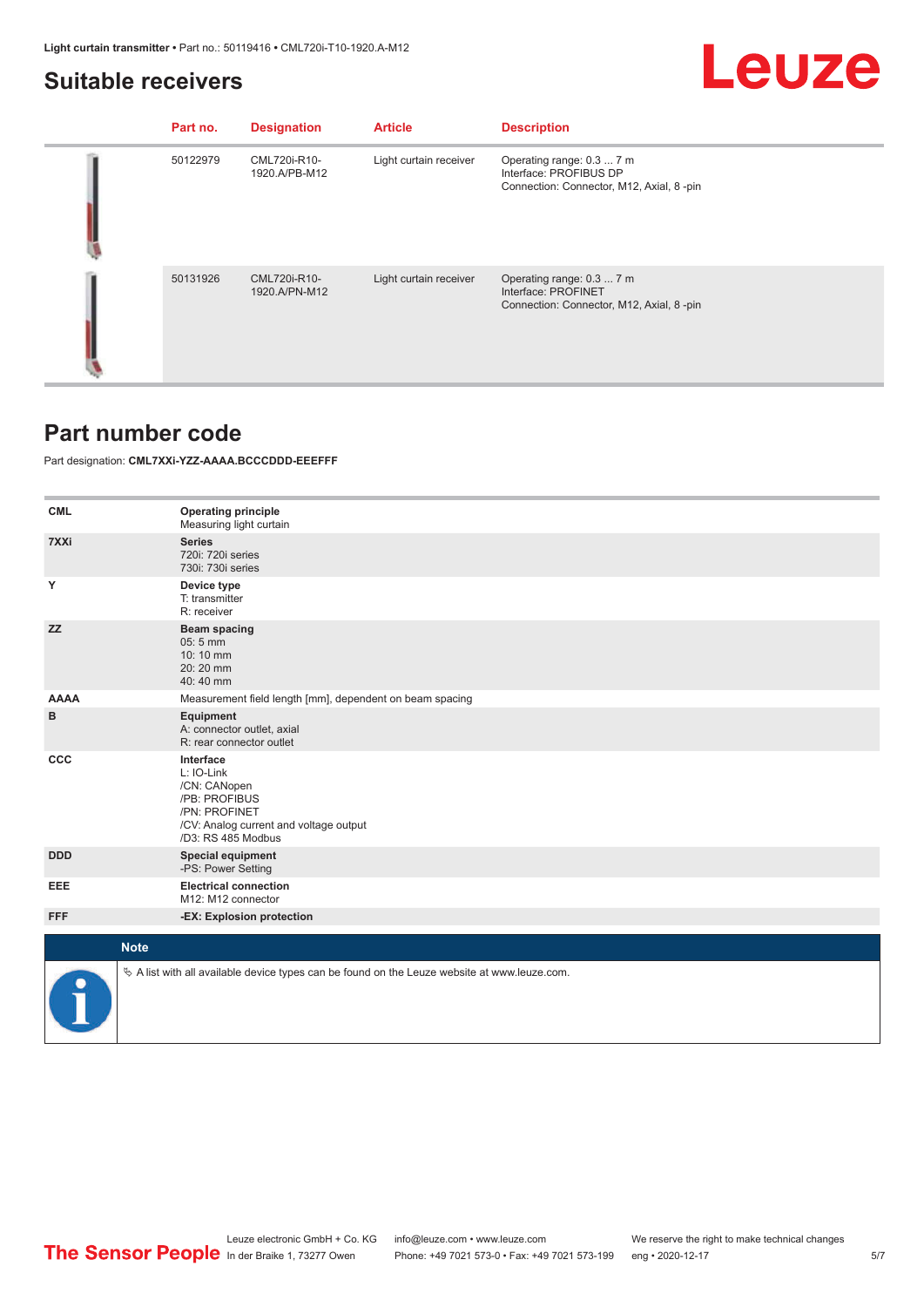#### <span id="page-5-0"></span>**Notes**



#### **Observe intended use!**

 $\%$  This product is not a safety sensor and is not intended as personnel protection.

 $\%$  The product may only be put into operation by competent persons.

 $\%$  Only use the product in accordance with its intended use.

| <b>For UL applications:</b>                                                                                                                                                     |
|---------------------------------------------------------------------------------------------------------------------------------------------------------------------------------|
| $\%$ For UL applications, use is only permitted in Class 2 circuits in accordance with the NEC (National Electric Code).                                                        |
| These proximity switches shall be used with UL Listed Cable assemblies rated 30V, 0.5A min, in the field installation, or equivalent (categories: CYJV/<br>CYJV7 or PVVA/PVVA7) |

#### **Accessories**

#### Connection technology - Interconnection cables

|   |        | Part no. | <b>Designation</b>                     | <b>Article</b>        | <b>Description</b>                                                                                                                                                                                                                                    |
|---|--------|----------|----------------------------------------|-----------------------|-------------------------------------------------------------------------------------------------------------------------------------------------------------------------------------------------------------------------------------------------------|
| 國 | ⊕<br>œ | 50129781 | <b>KDS DN-M12-5A-</b><br>M12-5A-P3-050 | Interconnection cable | Suitable for interface: IO-Link, DeviceNet, CANopen<br>Connection 1: Connector, M12, Axial, Female, A-coded, 5-pin<br>Connection 2: Connector, M12, Axial, Male, A-coded, 5-pin<br>Shielded: Yes<br>Cable length: 5,000 mm<br>Sheathing material: PUR |

### Mounting technology - Mounting brackets

|               | Part no. | <b>Designation</b> | <b>Article</b>      | <b>Description</b>                                                                                                                                                                                                        |
|---------------|----------|--------------------|---------------------|---------------------------------------------------------------------------------------------------------------------------------------------------------------------------------------------------------------------------|
| <b>Altres</b> | 50142900 | BT 700M.5-2SET     | Mounting device set | Design of mounting device: Bracket mounting<br>Fastening, at system: Through-hole mounting, T slotted hole<br>Mounting bracket, at device: Screw type, Sliding block<br>Type of mounting device: Rigid<br>Material: Steel |

### Mounting technology - Swivel mounts

| Part no. | <b>Designation</b> | <b>Article</b>       | <b>Description</b>                                                                                                                                          |
|----------|--------------------|----------------------|-------------------------------------------------------------------------------------------------------------------------------------------------------------|
| 429046   | <b>BT-2R1</b>      | Mounting bracket set | Fastening, at system: Through-hole mounting<br>Mounting bracket, at device: Clampable<br>Type of mounting device: Turning, 360°<br>Material: Metal, Plastic |

Leuze